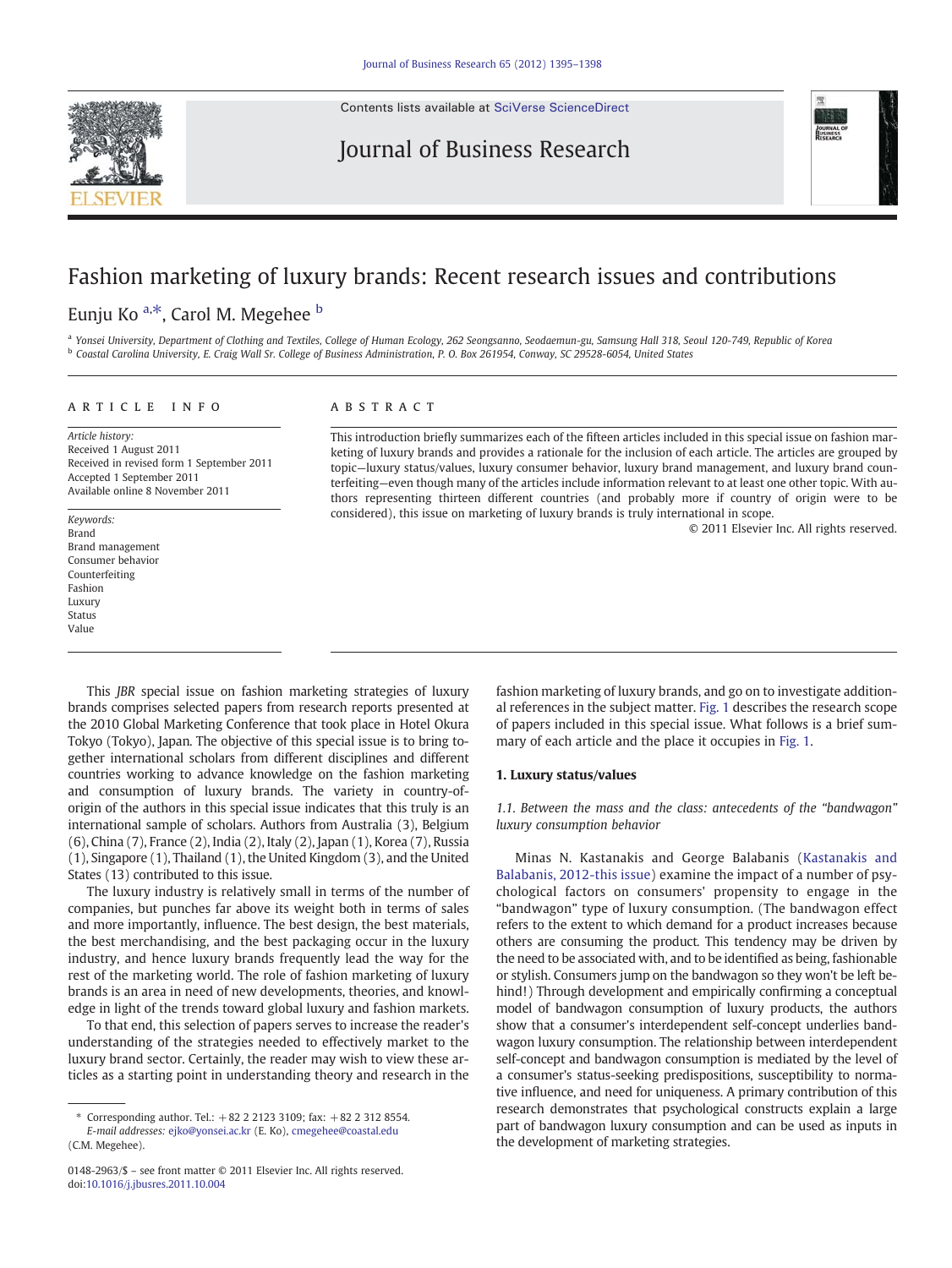<span id="page-1-0"></span>

Fig. 1. Fashion marketing and consumption of luxury brands.

1.2. Interpersonal effects on fashion consciousness and status consumption moderated by materialism in metropolitan men

Despite dramatic changes in male fashion consumption over the last two decades, consumer research has largely ignored the issue of status consumption, especially in the male market. [Aurathai](#page--1-0) [Lertwannawit and Rujirutana Mandhachitara \(2012-this issue\)](#page--1-0) study the direct and indirect effects (i.e., by way of fashion consciousness) of self-monitoring and susceptibility to interpersonal influence have on status consumption. Interesting findings of path analysis provide insights into interpersonal effects on status consumption. Materialism values moderate the relationship between self-monitoring and/or susceptibility to interpersonal influence on status consumption: for high-materialism consumers, susceptibility to interpersonal influence alone has an indirect effect on status consumption by way of fashion consciousness; for low-materialism consumers, selfmonitoring is an additional antecedent of status consumption. Marketers attempting to penetrate the male metropolitan market can use these results to identify appropriate communication channels and message content for high- and low-materialism customers.

### 1.3. Comparing the importance of luxury value perceptions in cross-national contexts

[Paurav Shukla and Keyoor Purani \(2012-this issue\)](#page--1-0) provide empirical support to the often conceptualized but not-yet-tested framework of luxury value perceptions in a cross-national context. The study compares the luxury value perceptions (i.e., self-directed symbolic/expressive, other-directed symbolic/expressive, experiential/hedonic, utilitarian/ functional, and cost/sacrifice) among British and Indian consumers, providing a rich comparative context between collectivist and individualistic markets. The results support the notion that several luxury value perceptions may be highly influential among all cultures and countries, but their degree of influence may differ dramatically. The findings suggest that consumers in collectivist markets use simpler selection criteria for measuring the value of a luxury brand than consumers in individualistic markets. These results can be used by luxury brand managers to develop a coherent and integrated long-term global strategy that takes into account country-specific requirements.

#### 1.4. Impact of self on attitudes toward luxury brands among teens

In this research, [Luciana DeAraujo Gil, Kyoung-Nan Kwon, Linda](#page--1-0) [Good, and Lester W. Johnson \(2012-this issue\)](#page--1-0) investigate how social consumption motivations affect teenagers' attitudes toward luxury brands, how teens' self concepts can influence social consumption motivations, and whether peer pressure affects this relationship. The authors also look at materialism's influence on teenagers' social consumption motivations and attitudes toward luxury brands. Key contributions of this research include the demonstration that materialistic orientation is a powerful force in developing more positive attitudes towards luxury brands among teenagers. Also, even though the desire for wealth and material ownership is positively associated with social incentives to consume (i.e., social consumption motivation), teenagers with clear self-beliefs have a stronger tendency to resist social motivations to consume; the clearer they are about themselves, the less they attend to external sources and stimuli. This paper segues to the next section as it fits in both the luxury status/ value and the luxury consumer behavior categories.

#### 2. Luxury consumer behavior

### 2.1. Consumer enactments of archetypes using luxury brands

[Carol M. Megehee and Deborah F. Spake \(2012-this issue\)](#page--1-0) explore the meaning of luxury brands through the use of visual narrative art created from consumer blogs. The article describes how to use creation of visual narrative art as a qualitative research tool. Mapping contexts and stories that blog entries describe reveals the nature of the brand, the blogger (i.e., the consumer of the luxury brand in the blog), and interpretations by the visual narrative artists. This study extends the consumer storytelling literature that follows from creating visual narrative art and its use for deepening understanding of consumer reports of their enactments of brand myths.

#### 2.2. Purchase intention for luxury brands: a cross-cultural comparison

[Qin Bian and Sandra Forsythe \(2012-this issue\)](#page--1-0) examine the effects of individual characteristics (i.e., consumers' need for uniqueness and self-monitoring) and brand-associated variables (i.e., social function attitudes toward luxury brands and affective attitude) on U.S. and Chinese consumers' purchase intention for luxury brands. (Social function attitudes, as they relate to luxury brands, involve consumers' self-expression and self-presentation to express their individuality (e.g., need for uniqueness) and exhibit their social standing (e.g., self monitoring). Affective attitudes are a powerful predictor of behavior because they involve consumers' feelings or emotions. In addition to the social function of self-expression and self-presentation attitudes, consumers choose luxury brands because they provide hedonic rewards and sensory fulfillment.) In this crosscultural study, self-monitoring positively influences social function attitudes toward luxury brands. Social function attitudes toward luxury brands positively influence consumers' purchase intention through affective attitude. Affective attitude plays an important mediating role between social function attitudes toward luxury brands and purchase intentions.

### 2.3. Understanding luxury consumption in China: consumer perceptions of best-known brands

[Lingjing Zhan and Yanqun He \(2012-this issue\)](#page--1-0) investigate the underlying motivations for luxury consumption among Chinese middleclass consumers by testing the relationships between psychological traits (i.e., value consciousness, susceptibility to normative influence, and the need for uniqueness) and attitudes towards best-known luxury brands. Findings suggest that as consumers become more value conscious, they evaluate the best-known brands more favorably. Consumers with high susceptibility to normative influences exhibit more positive brand attitudes, suggesting that social influence is an important driver for luxury consumption. The relationship between the need for uniqueness and brand attitudes depends on consumer knowledge; as consumers learn more about different luxury brands, they evaluate the best-known brands more negatively as uniqueness-seeking becomes a more important goal. Findings offer a unique insight into consumer perceptions of luxury brands and